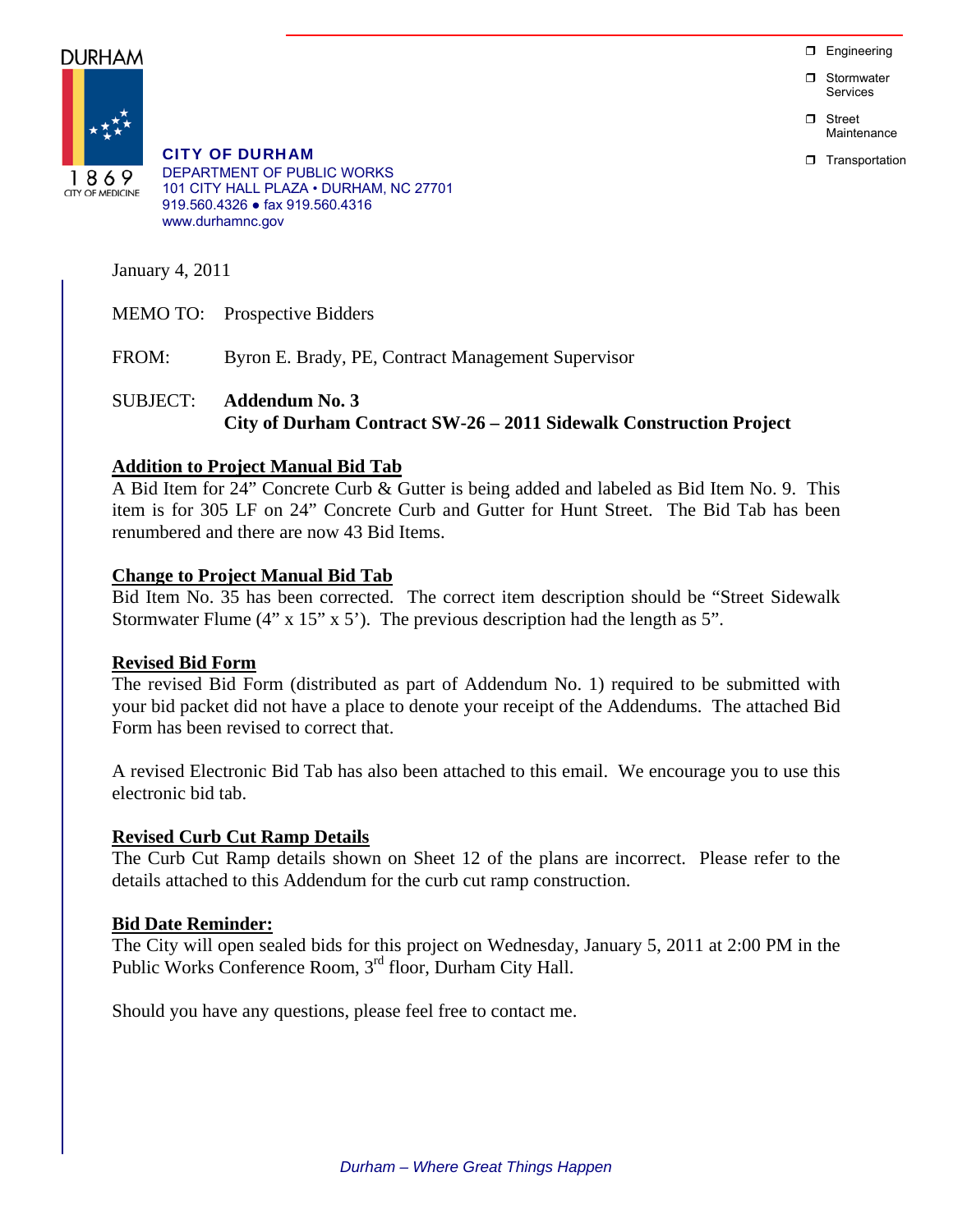## DOCUMENT 00 41 43

### BID FORM - UNIT PRICE (SINGLE-PRIME CONTRACT)

To: The City of Durham, North Carolina c/o The City Manager 101 City Hall Plaza Durham, North Carolina 27701

Date: .........

Contract: SW-26

Project: 2011 SIDEWALK CONSTRUCTION

Sites: Wilderness Road Hunt Street Markham Avenue Lakewood Avenue Club Boulevard

| Name of Bidder:                   |                                                              |  |
|-----------------------------------|--------------------------------------------------------------|--|
| Address of Bidder:                |                                                              |  |
|                                   |                                                              |  |
|                                   |                                                              |  |
| Phone Number of Bidder:           |                                                              |  |
| <b>Contact Person for Bidder:</b> |                                                              |  |
| <b>Phone Number of Contact:</b>   | Bidder's North Carolina General Contractor's License Number: |  |

1. OFFER

The undersigned Bidder hereby declares that the names of all persons interested in this Bid as principals appear in the blank spaces hereinafter provided for such purpose, that this Bid is in all respects fair and without collusion, that the Bidder has examined the locations of the proposed Work, the Advertisement, the Instructions to Bidders, the Technical Specifications, SDBE requirements of the Department of EO/EA of the City of Durham, the Contract Documents and bond forms, and the Drawings therein referred to and fully understands the same and agrees and accepts the terms and conditions thereof, that it is understood that the estimated quantities are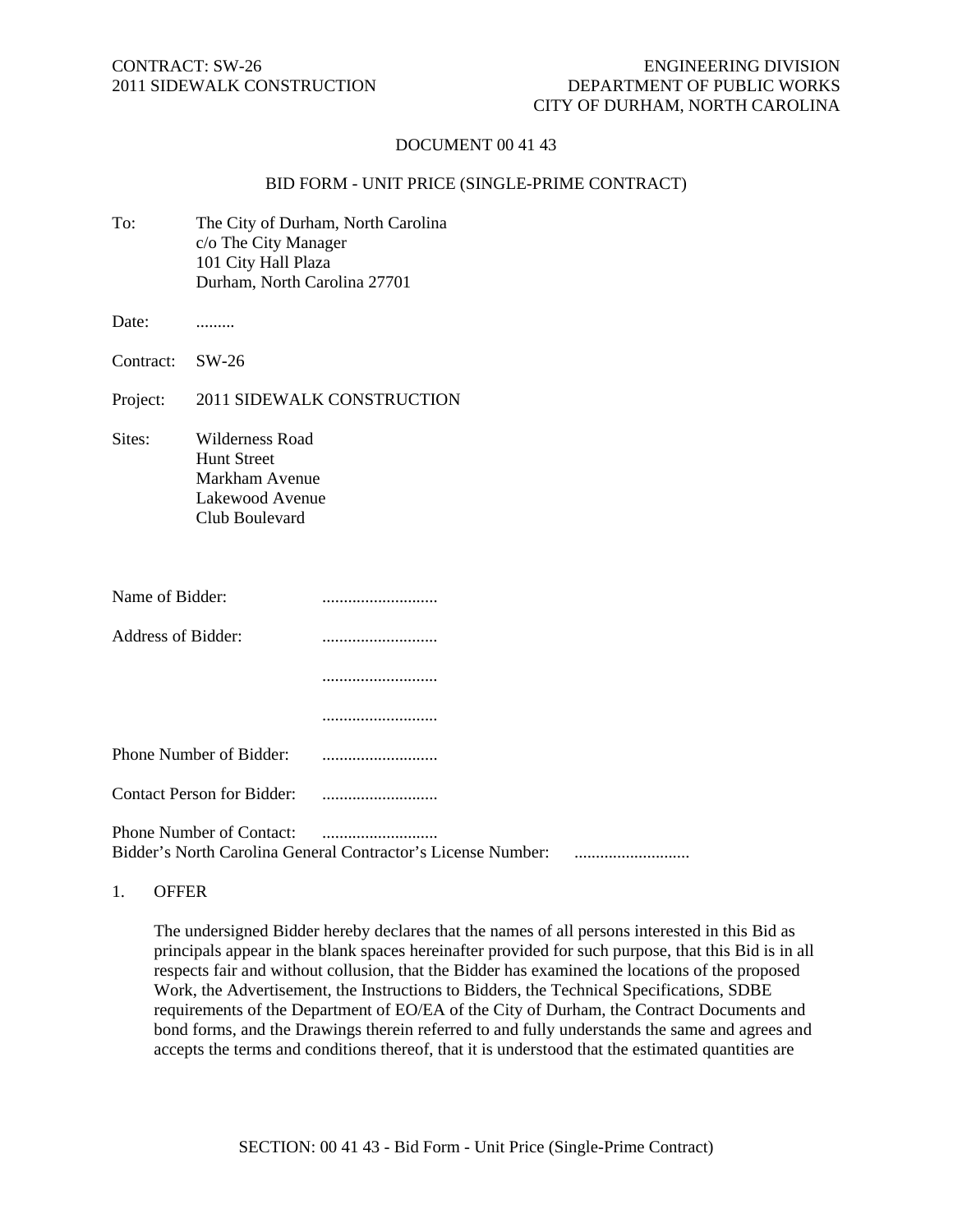approximate only and are given for the purpose of comparing Bids upon a uniform basis, and that said estimate shall in no way affect the unit prices for the Work.

The undersigned Bidder hereby agrees to furnish at the Bidder's cost the expense of all the necessary labor, tools, apparatus, machinery, equipment, transportation, and all other things which may be required to fully and properly perform all the terms, covenants, provisions, and agreements of the annexed Contract.

The undersigned hereby agrees to do said Work and furnish said materials as prescribed in the Contract Documents and Technical Specifications, and, according to the Drawings and requirements of the Engineer under said Contract Documents and Technical Specifications, in a first-class manner and to the best of the undersigned's ability at the following unit prices.

Having examined the Site of the Work and all matters referred to in the Instructions to Bidders and the Contract Documents prepared by the Engineer for the Project, we, the undersigned, hereby offer to enter into a Contract to perform the Work for the unit prices listed in this Bid form in lawful money of the United States of America.

We have included the Bid security as required by the Instruction to Bidders.

All applicable federal taxes are included and State of North Carolina taxes are excluded from the unit prices.

All Cash and Contingency Allowances described in Section 01 20 00 - Price and Payment Procedures are included in the Bid Prices.

#### 2. ACCEPTANCE

This offer shall be open to acceptance and is irrevocable, except as required by law, for ninety (90) days from the Bid opening date.

If this Bid is accepted by the City of Durham within the time period stated above, we will:

-Execute the Agreement within ten (10) days of receipt of Notice of Award.

-Furnish the required bonds within ten (10) days of receipt of Notice of Award.

-Commence Work within ten (10) days after receipt of written Notice to Proceed.

If this Bid is accepted within the time stated, and we fail to commence the Work or we fail to provide the required bonds, the Bid security shall be forfeited as damages to the City of Durham by reason of our failure, limited in amount to the lesser of the face value of the security deposit or the difference between this Bid and the Bid upon which a Contract is signed.

In the event our Bid is not accepted within the time stated above, the required security deposit will be returned to the undersigned, in accordance with the provisions of the Instructions to Bidders; unless a mutually satisfactory arrangement is made for its retention and validity for an extended period of time.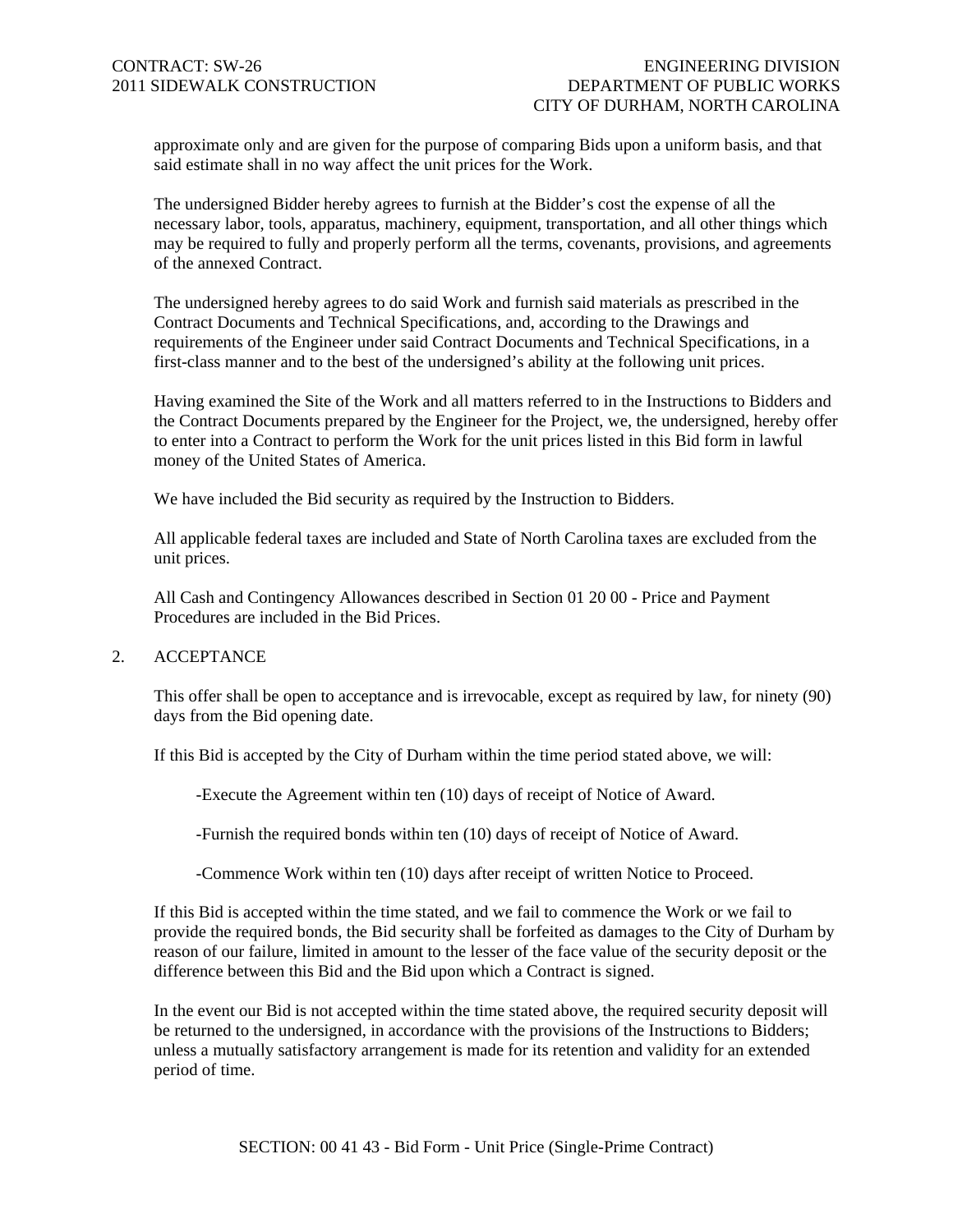### 3. CONTRACT TIME

If this Bid is accepted, we will:

-Complete the Work in 365 calendar weeks from Notice to Proceed.

## 4. UNIT PRICES

The following are unit prices for specific portions of the Work as listed. The unit price Bid for items in this Contract are for furnishing, installing all items of Work as indicated on the Drawings and Technical Specifications, complete, in place and accepted, per the City of Durham Standards and Specifications, North Carolina Department of Transportation (NCDOT) Standards and Specifications, and the North Carolina Department of Environment and Natural Resources (NCDENR) Erosion and Sediment Control Planning and Design Manual. The following is the list of unit prices:

| <b>Item</b><br>No. | <b>Item Description</b>                      | Unit      | Qty.         | <b>Unit Price</b>         | <b>Item Value</b>         |
|--------------------|----------------------------------------------|-----------|--------------|---------------------------|---------------------------|
| $\mathbf{1}$       | <b>Construction Surveying and Stakeout</b>   | <b>LS</b> |              | $\mathcal{S}$             | $\mathcal{S}$             |
| $\overline{2}$     | <b>Grading Construction Limits</b>           | <b>CY</b> | 145          | $\mathcal{S}$             | \$                        |
| 3                  | <b>Borrow Excavation</b>                     | <b>CY</b> | 500          | $\mathcal{S}$             | $\mathcal{S}$             |
| $\overline{4}$     | <b>Borrow Material</b>                       | <b>CY</b> | 500          | $\mathcal{S}$             | $\boldsymbol{\mathsf{S}}$ |
| 5                  | Remove Concrete Curb & Gutter                | LF        | 1650         | $\boldsymbol{\mathsf{S}}$ | \$                        |
| 6                  | Remove Granite Curb and Stockpile            | LF        | 420          | $\mathcal{S}$             | \$                        |
| $\overline{7}$     | Remove Concrete Sidewalk or Driveway         | SY        | 1587         | $\mathcal{S}$             | $\mathcal{S}$             |
| 8                  | Sawing Concrete or Asphalt                   | LF        | 2145         | $\mathcal{S}$             | $\mathcal{S}$             |
| 9                  | Concrete Curb & Gutter (24")                 | LF        | 305          | $\mathcal{S}$             | $\mathcal{S}$             |
| 10                 | Concrete Curb & Gutter (30")                 | LF        | 1648         | $\mathcal{S}$             | \$                        |
| 11                 | Concrete Drive & Gutter                      | SY        | 780          | $\mathcal{S}$             | $\mathcal{S}$             |
| 12                 | 4" Concrete Sidewalk or Drive                | SY        | 3542         | $\mathcal{S}$             | $\mathcal{S}$             |
| 13                 | 6" Concrete Sidewalk, Drive or Curb Ramp     | SY        | 4303         | $\mathcal{S}$             | $\boldsymbol{\mathsf{S}}$ |
| 14                 | <b>Truncated Dome Ramp</b>                   | EA        | 66           | $\mathcal{S}$             | $\boldsymbol{\mathsf{S}}$ |
| 15                 | <b>Adjust Water Meter Box</b>                | EA        | 17           | \$                        | \$                        |
| 16                 | <b>Adjust Sewer Service Cleanout</b>         | EA        | 17           | $\mathcal{S}$             | $\mathcal{S}$             |
| 17                 | Tree Removal (4 Inch To 6 Inch)              | EA        | 3            | $\mathcal{S}$             | $\mathcal{S}$             |
| 18                 | Tree Removal (19 Inch To 24 Inch)            | EA        | 5            | $\mathcal{S}$             | $\mathcal{S}$             |
| 19                 | Tree Removal (25 Inch To 36 Inch)            | EA        | 10           | $\mathcal{S}$             | $\mathcal{S}$             |
| 20                 | Tree Removal (37 Inch To 48 Inch)            | EA        | 5            | $\mathcal{S}$             | $\mathcal{S}$             |
| 21                 | Landscape Removal and Tree Trimming          | LS        | $\mathbf{1}$ | $\mathcal{S}$             | $\mathcal{S}$             |
| 22                 | Stone for Tree Protection (#57)              | <b>TN</b> | 98           | $\mathcal{S}$             | $\mathcal{S}$             |
| 23                 | Mulching for Tree Protection (4" - 6" depth) | SY        | 800          | $\mathcal{S}$             | $\boldsymbol{\mathsf{S}}$ |
| 24                 | <b>Tree Protection Fencing</b>               | LF        | 180          | $\mathcal{S}$             | \$                        |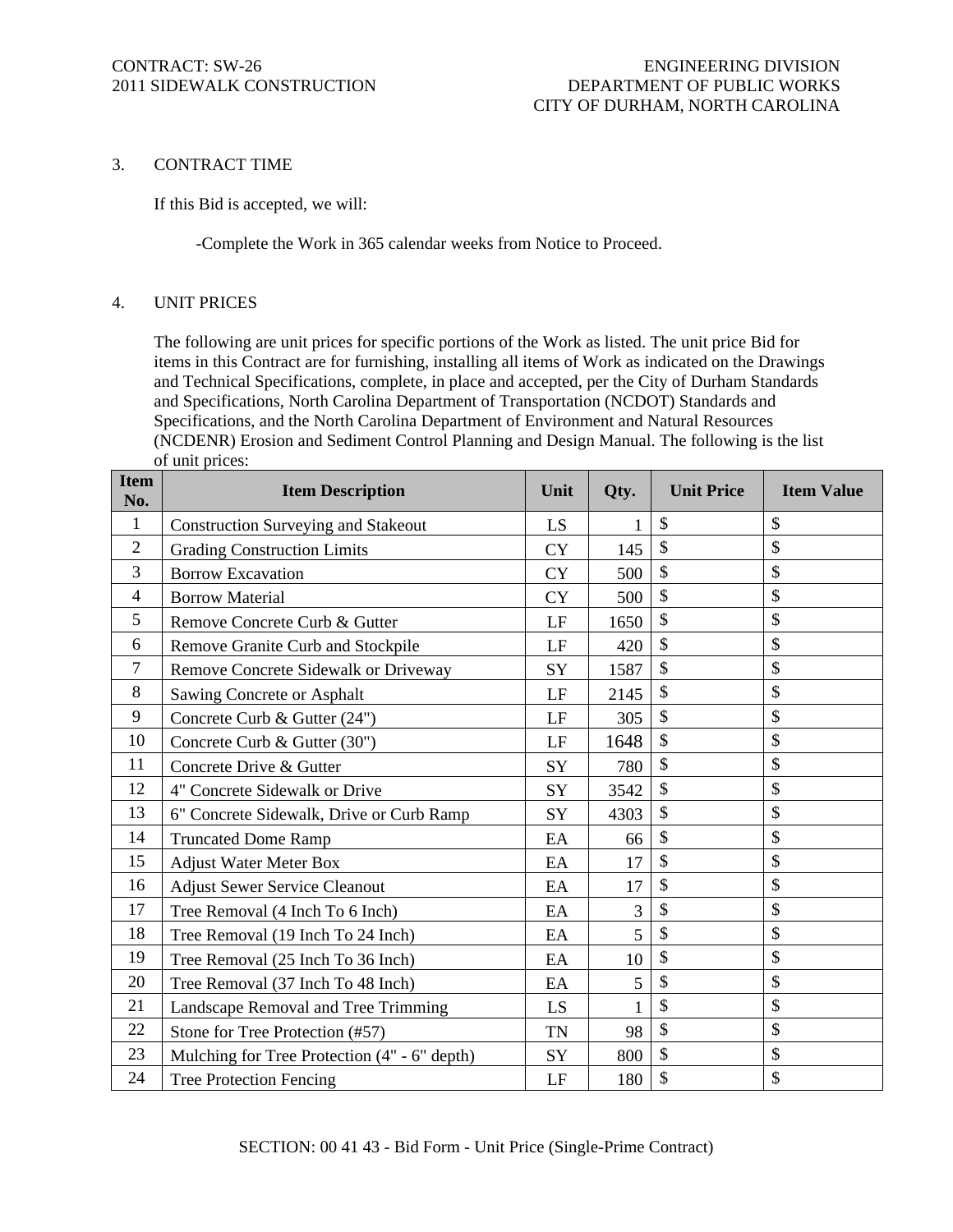# CONTRACT: SW-26 ENGINEERING DIVISION 2011 SIDEWALK CONSTRUCTION DEPARTMENT OF PUBLIC WORKS CITY OF DURHAM, NORTH CAROLINA

| 25 | <b>Striping Removal</b>                                           | LF        | 140            | $\mathcal{S}$ | $\boldsymbol{\mathsf{S}}$ |
|----|-------------------------------------------------------------------|-----------|----------------|---------------|---------------------------|
| 26 | Pedestrian Crosswalk Striping - Standard 8" Strip                 | LF        | 1001           | \$            | \$                        |
| 27 | Pedestrian Crosswalk Striping - High Visibility<br>24" Strip      | LF        | 230            | \$            | $\mathcal{S}$             |
| 28 | <b>Traffic Control</b>                                            | LS        | 1              | $\mathcal{S}$ | \$                        |
| 29 | Stone Bedding for RCP (#57)                                       | <b>TN</b> | 21             | \$            | \$                        |
| 30 | 15" RCP Cut (0 - 6 feet)                                          | LF        | 60             | $\mathbb{S}$  | \$                        |
| 31 | Type 1 Basin - Complete (0 - 4 feet)                              | EA        | $\overline{2}$ | \$            | \$                        |
| 32 | Type 11 Basin - Complete (0 - 4 feet)                             | EA        |                | \$            | \$                        |
| 33 | Extra Depth Catch Basin & Manhole (6"<br>increments)              | <b>VF</b> | $\overline{4}$ | \$            | \$                        |
| 34 | <b>Convert Existing Basin to Manhole</b>                          | EA        | $\overline{2}$ | \$            | \$                        |
| 35 | Existing Manhole Adjustment (6" Increments)                       | <b>VF</b> |                | \$            | \$                        |
| 36 | Street Sidewalk Stormwater Flume (4"x 12" x 5")                   | EA        | 16             | $\mathcal{S}$ | \$                        |
| 37 | Asphalt Surface Course, Type S9.5B (Roadways)                     | TN        | 14             | \$            | \$                        |
| 38 | Seeding and Mulching (Type l, yards)                              | SY        | 4650           | $\mathbb{S}$  | \$                        |
| 39 | <b>Install Chain Link Fence</b>                                   | LF        | 40             | $\mathcal{S}$ | \$                        |
| 40 | Remove Fence (wooden and chain link)                              | LF        | 225            | $\mathbb{S}$  | \$                        |
| 41 | 3 inch Curb Downspout Connection                                  | LF        | 120            | \$            | \$                        |
| 42 | Inlet Protection Erosion Control GutterBuddy or<br>approved equal | EA        | 16             | $\mathcal{S}$ | \$                        |
|    | <b>SUBTOTAL</b>                                                   |           |                |               | $\boldsymbol{\mathsf{S}}$ |
| 43 | Mobilization (Max 5% of SUBTOTAL)                                 | EA        | 1              | $\mathbb{S}$  | \$                        |
|    | <b>TOTAL AMOUNT FOR CONTRACT SW-26</b>                            |           |                | \$            |                           |

We agree to diligently perform the Work in accordance with all Contract Documents, to complete such Work within the period as outlined in the Contract, and to begin Work within ten (10) days after receipt of the Notice to Proceed from the Engineer.

## 5. ADDENDA

The following Addenda have been received. The modifications to the Bidding Documents noted below have been considered and all costs are included in the Bid.

| Addendum No, Dated | Addendum No, Dated |  |
|--------------------|--------------------|--|
| Addendum No, Dated | Addendum No, Dated |  |
| Addendum No, Dated | Addendum No, Dated |  |

# 6. APPENDICES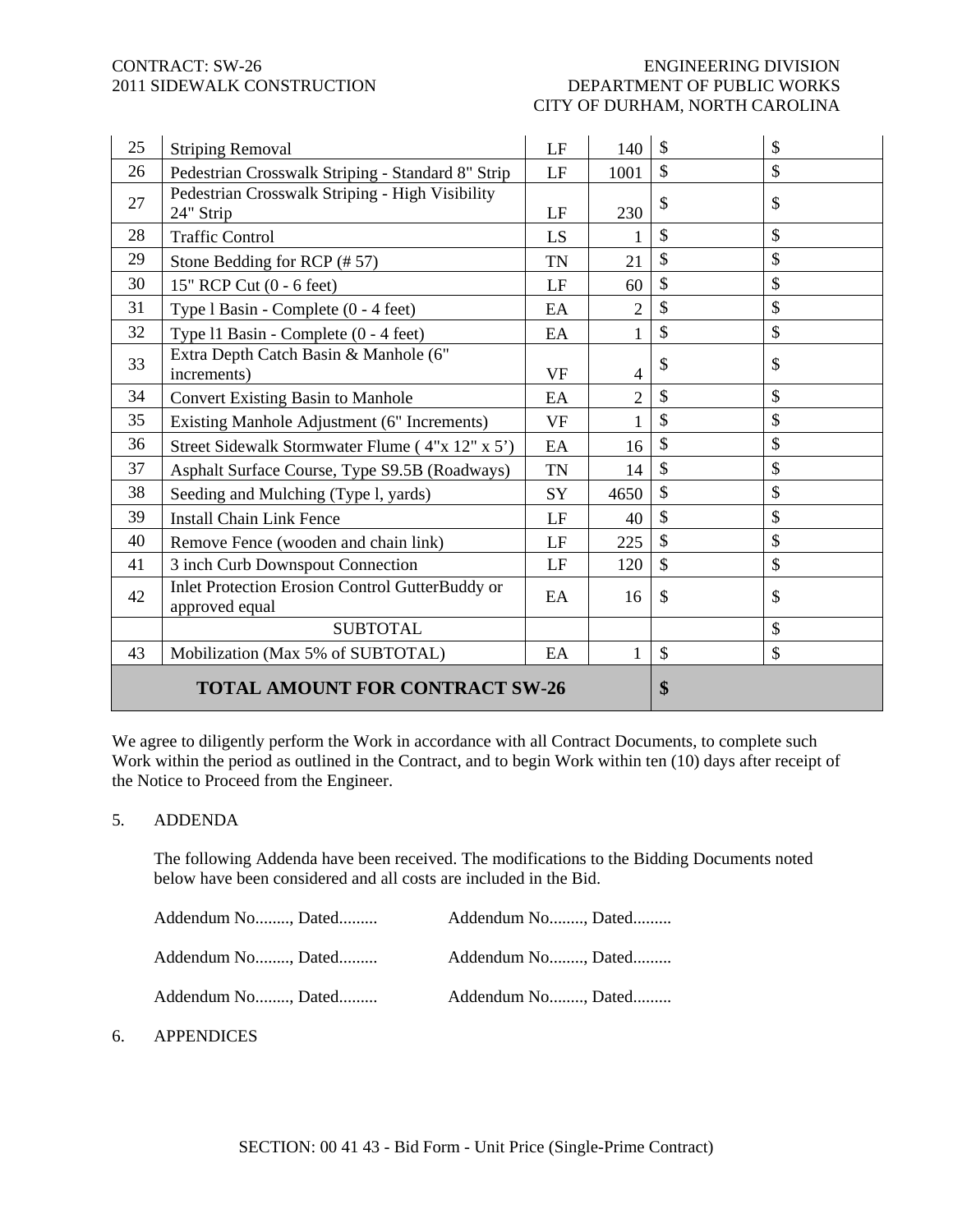The following Documents will be submitted to the Issuing Office within five (5) days after the Bid opening:

- 1. SDBE Form E-105 (see Appendix A for blank form and instructions)
- 2. Non-Collusion Affidavits of all Subcontractors (see Appendix E for blank affidavits)
- 3. Privilege Licenses of all Subcontractors (contact the City of Durham, Department of Finance, Treasury Management Division, (919) 560-4700 for information on securing privilege licenses)

The following information is included with Bid submission:

- 1. Bid Form
- 2. SDBE Forms E-101 (see Appendix A for blank form and instructions)
- 3. Non-Collusion Affidavit of Bidder (see Appendix E for blank affidavits)
- 4. Privilege License of Bidder (contact the City of Durham, Department of Finance, Treasury Management Division, (919) 560-4700 for information on securing privilege licenses)
- 5. Bid Security (see Appendix F for blank Bid bond forms)
- 6. List of Contractor Equipment and Personnel

# 7. CONTRACTOR EXPERIENCE

The undersigned Contractor has regularly engaged in contract work of this class for ………. years, and has executed the following work as principal(s):

………………………………………………………………………………………………………… . The contract of the contract of the contract of the contract of the contract of the contract of the contract of the contract of the contract of the contract of the contract of the contract of the contract of the contrac ………………………………………………………………………………………………………… …………………………………………………………………………………………………………

List of Contractor's personnel experienced to do this Work including and designating the Superintendent to be in charge of this Work showing the length of their varied experience with this particular Work. The list shall not include Subcontractor personnel.

| Name | Experience | Name | Experience |
|------|------------|------|------------|
|      | .          |      | .          |
|      | .          |      | .          |
|      | .          |      | .          |
|      | .          |      | .          |

SECTION: 00 41 43 - Bid Form - Unit Price (Single-Prime Contract)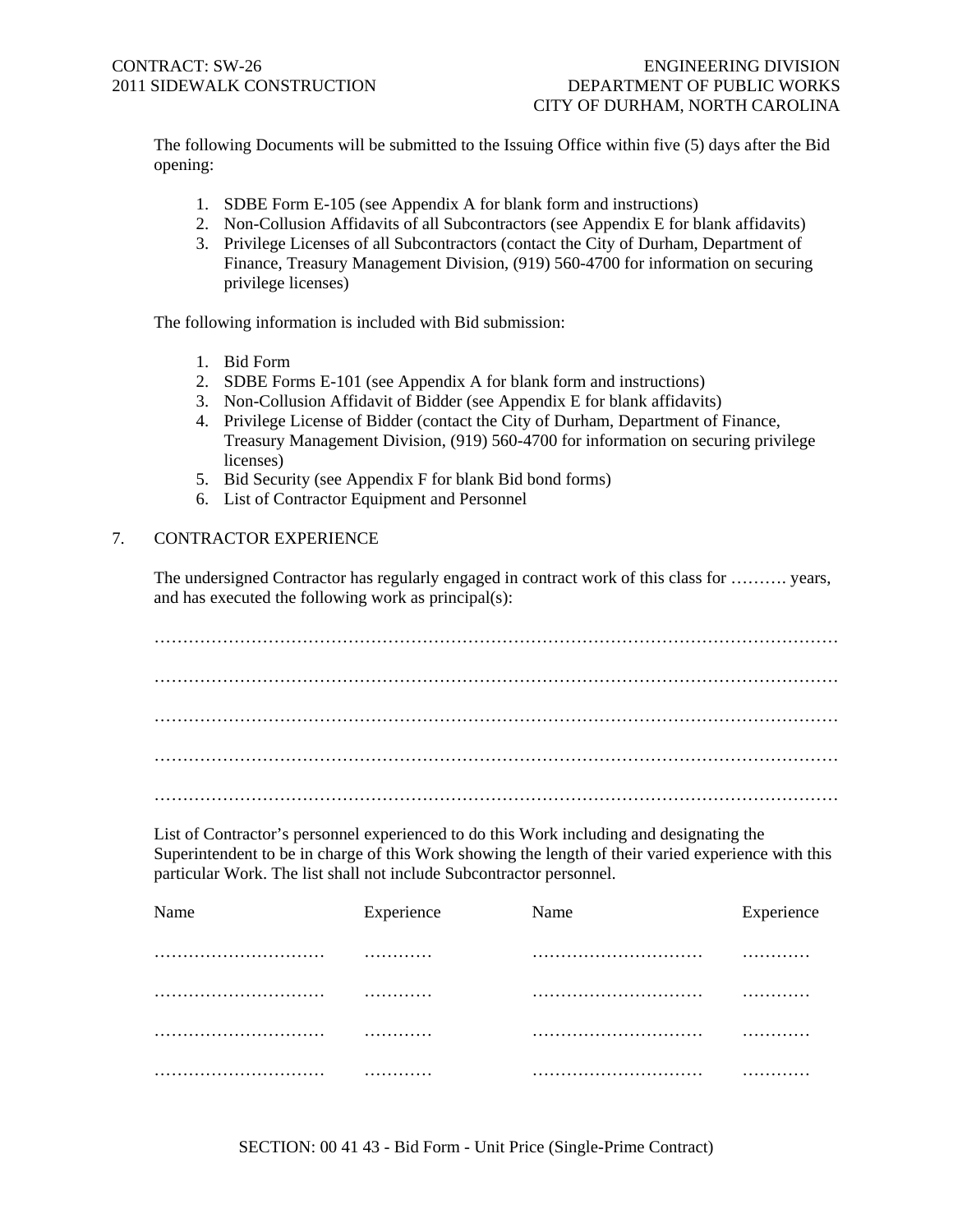| . | . |
|---|---|
|   |   |
| . | . |

List of Contractor's equipment in good condition and suitable for completion of this Contract: Contractor must be able to demonstrate ownership of all equipment necessary to complete all portions of the Contract. The list shall not include Subcontractor equipment.

### **Please attach additional sheets as necessary to complete the items above.**

#### 8. BID FORM SIGNATURES

Refer to Document 00 21 15 for specific Bid form signature requirements for corporations, partnerships, limited liability companies, individuals, or sole proprietorships.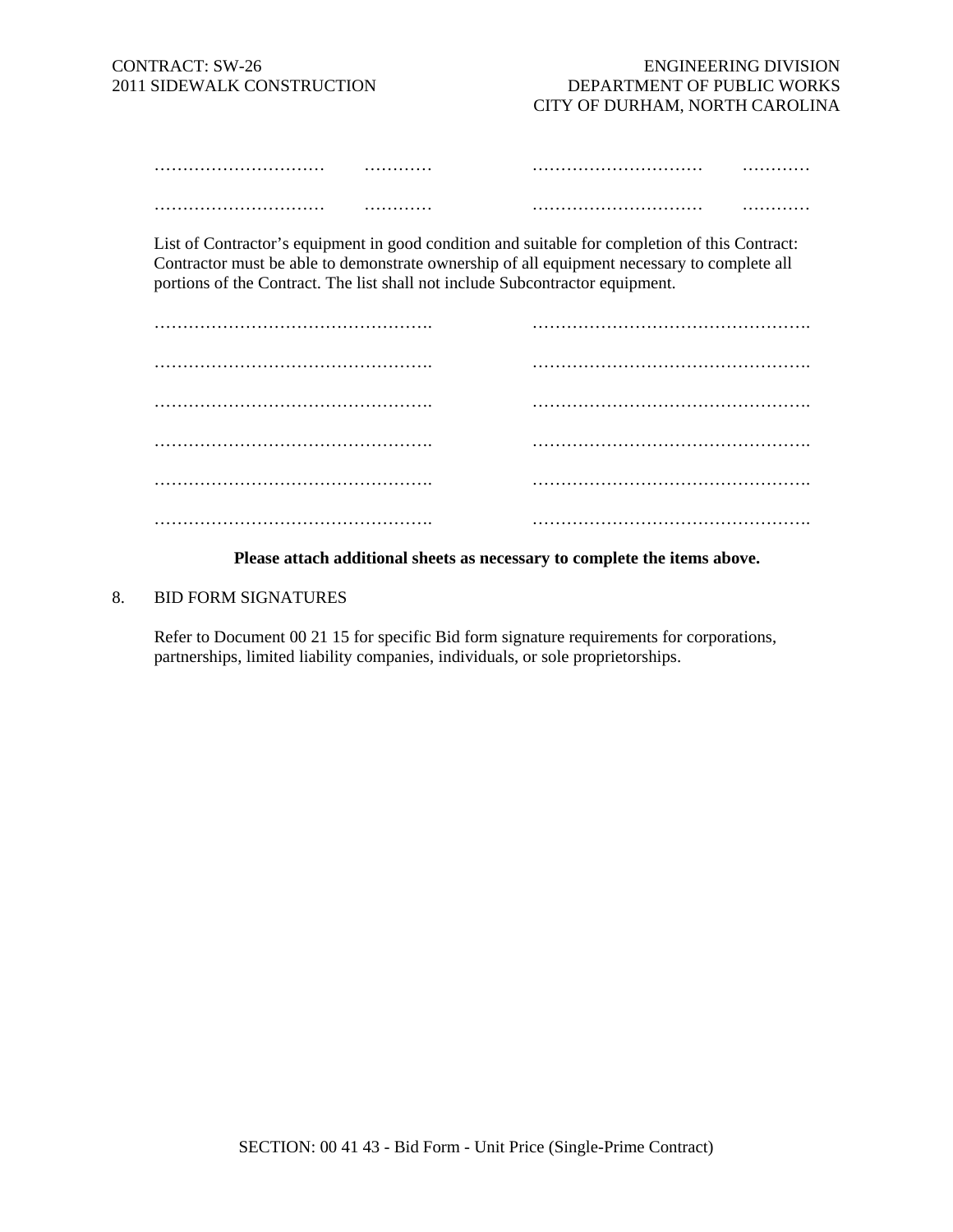## CONTRACT: SW-26 ENGINEERING DIVISION<br>2011 SIDEWALK CONSTRUCTION DEPARTMENT OF PUBLIC WORKS DEPARTMENT OF PUBLIC WORKS CITY OF DURHAM, NORTH CAROLINA

## **CORPORATION**

The Corporate Seal of

..............................

(Bidder - print the full corporate name of firm)

..............................

(President/Vice President/Authorized Corporate Officer)

(Seal)

was hereunto affixed in the presence of:

.............................. (Secretary/Assistant Secretary)

(Seal)

Corporate Address:

..............................

..............................

..............................

.............................. (State of Incorporation)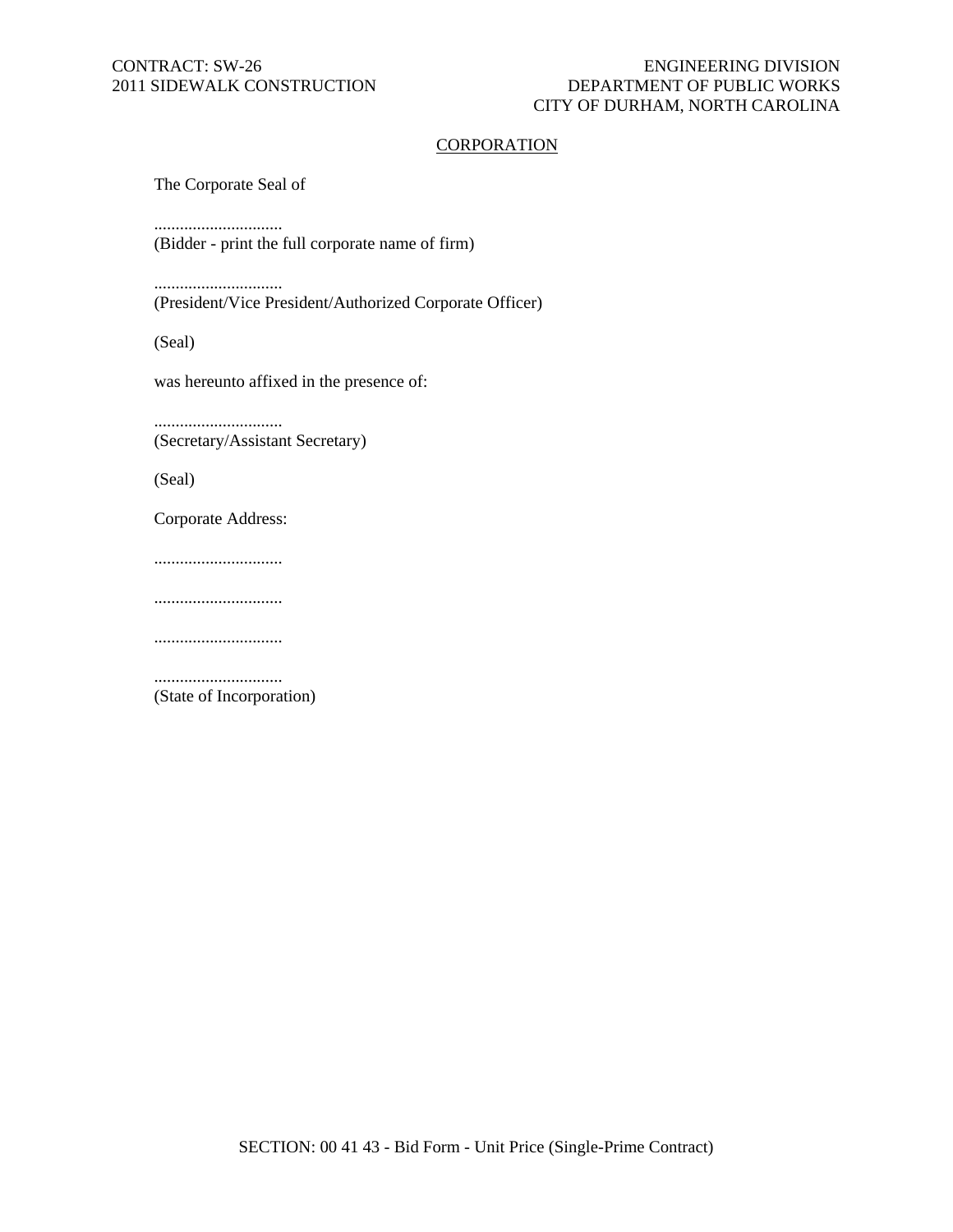## CONTRACT: SW-26 ENGINEERING DIVISION 2011 SIDEWALK CONSTRUCTION DEPARTMENT OF PUBLIC WORKS CITY OF DURHAM, NORTH CAROLINA

# LIMITED LIABILITY COMPANY

.............................. (Bidder - print the full name of firm)

.............................. (Authorized Firm Member)

(Seal)

was hereunto affixed in the presence of:

.............................. (Witness)

(Seal)

Firm Address:

..............................

..............................

..............................

.............................. (State of Formation)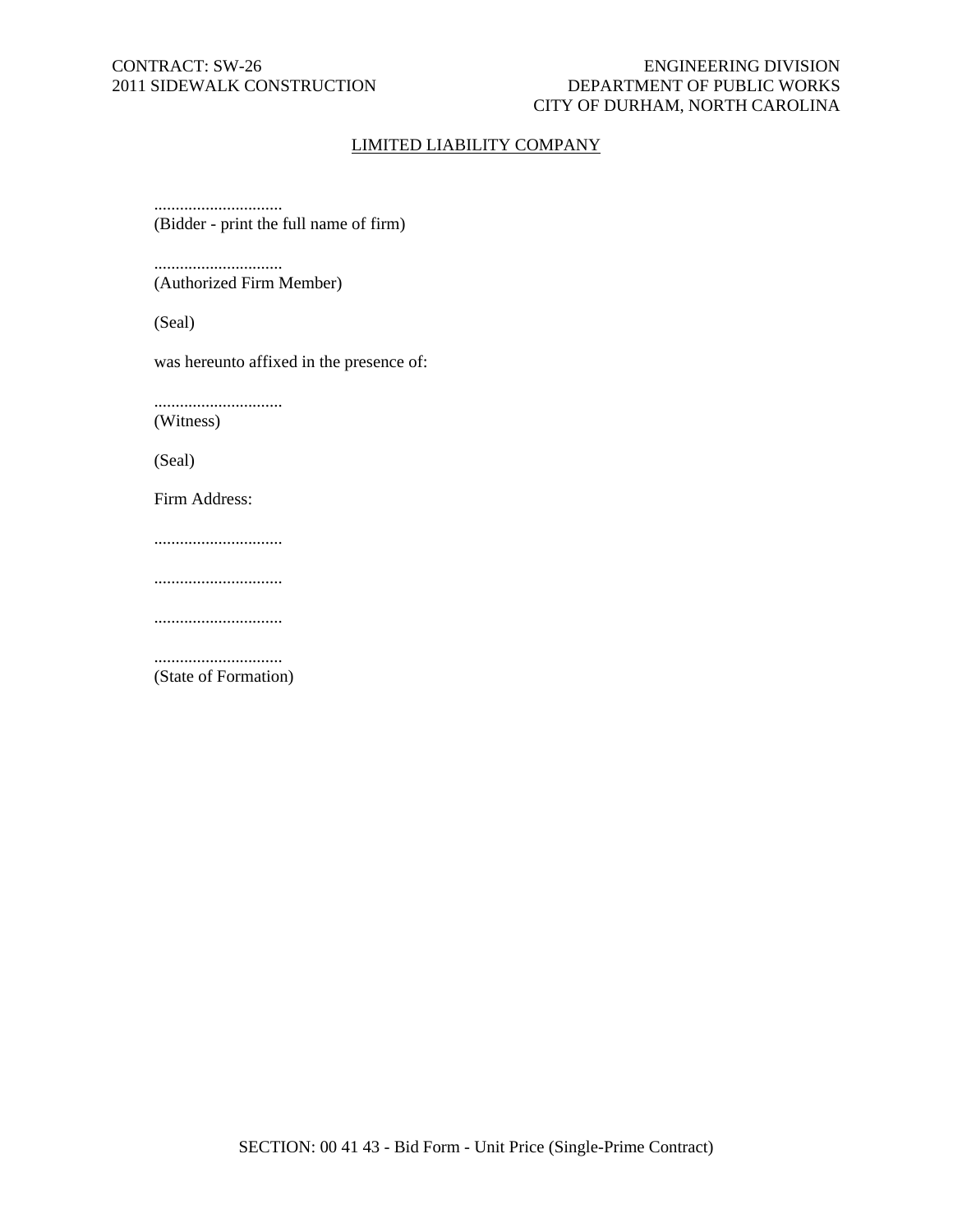## CONTRACT: SW-26 ENGINEERING DIVISION 2011 SIDEWALK CONSTRUCTION DEPARTMENT OF PUBLIC WORKS CITY OF DURHAM, NORTH CAROLINA

# INDIVIDUAL OR SOLE PROPRIETORSHIP

.............................. (Bidder - print the full name of individual or sole proprietorship)

(Seal)

Individual or Sole Proprietorship Address:

..............................

..............................

..............................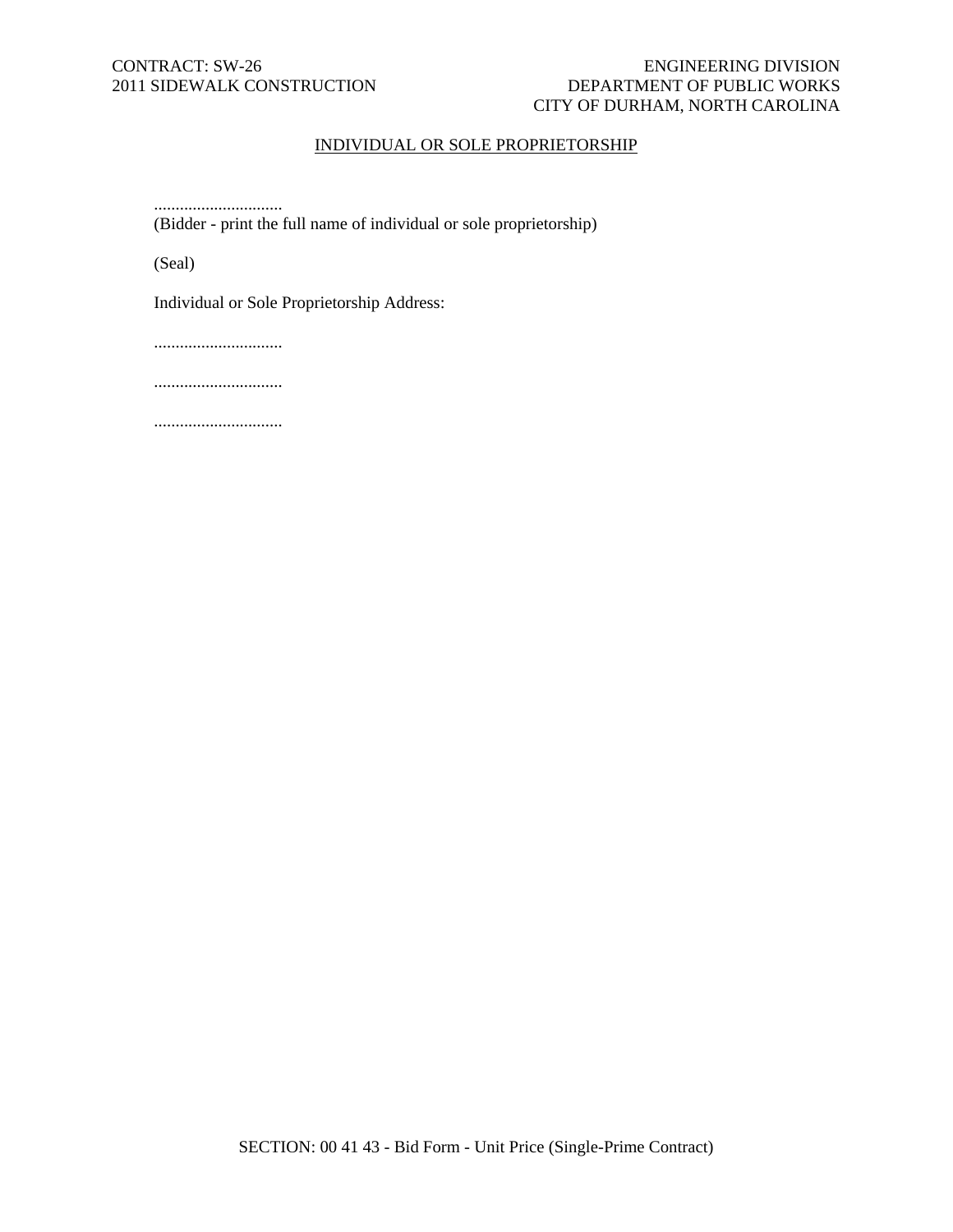### CONTRACT: SW-26 ENGINEERING DIVISION 2011 SIDEWALK CONSTRUCTION DEPARTMENT OF PUBLIC WORKS CITY OF DURHAM, NORTH CAROLINA

## **PARTNERSHIP**

| (Bidder - print the full corporate name of partnership) |                         |
|---------------------------------------------------------|-------------------------|
| (Partner and Title)                                     | <br>(Partner and Title) |
| (Seal)                                                  | (Seal)                  |
| (Partner and Title)                                     | <br>(Partner and Title) |
| (Seal)                                                  | (Seal)                  |
| (Partner and Title)                                     | (Partner and Title)     |
| (Seal)                                                  | (Seal)                  |
| (Partner and Title)                                     | (Partner and Title)     |
| (Seal)                                                  | (Seal)                  |
| (Partner and Title)                                     | (Partner and Title)     |
| (Seal)                                                  | (Seal)                  |

(All Partners shall sign, additional signatures with titles and seals may be added below.)

was hereunto affixed in the presence of:

.............................. (Witness)

(Seal)

Partnership Address:

..............................

..............................

#### JOINT VENTURE

If the Bid is a joint venture, add additional forms of execution for each member of the joint venture in the appropriate manner using the forms from above.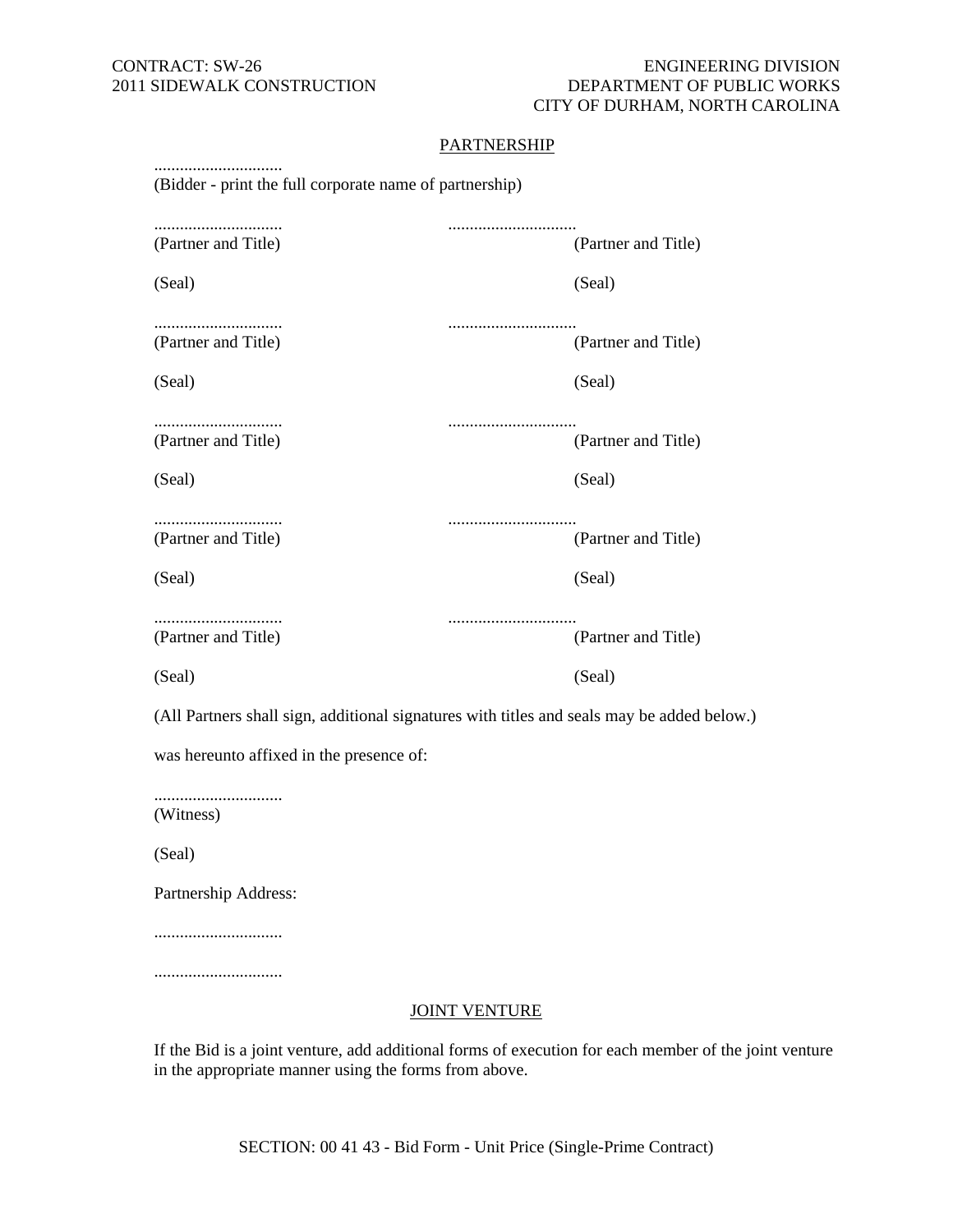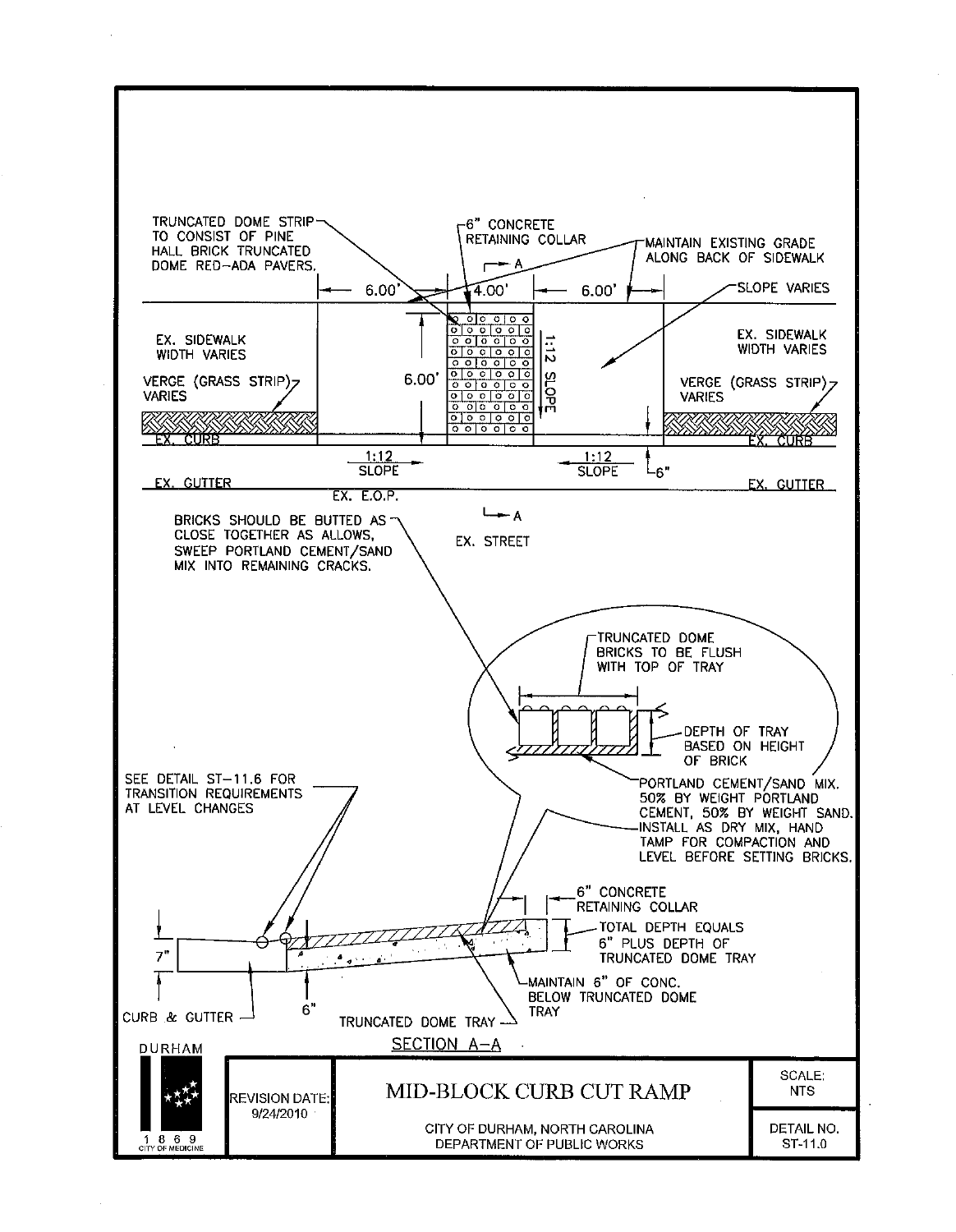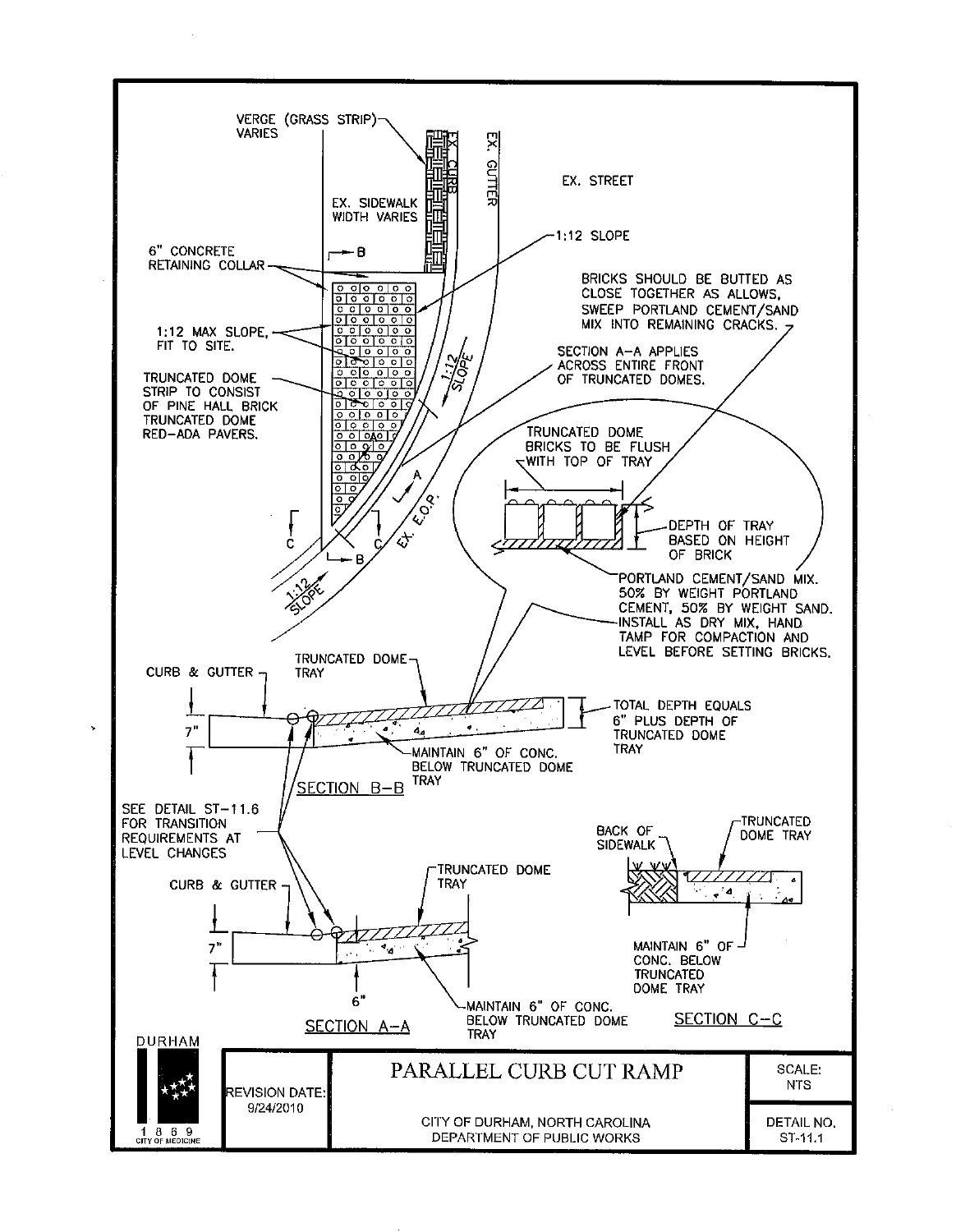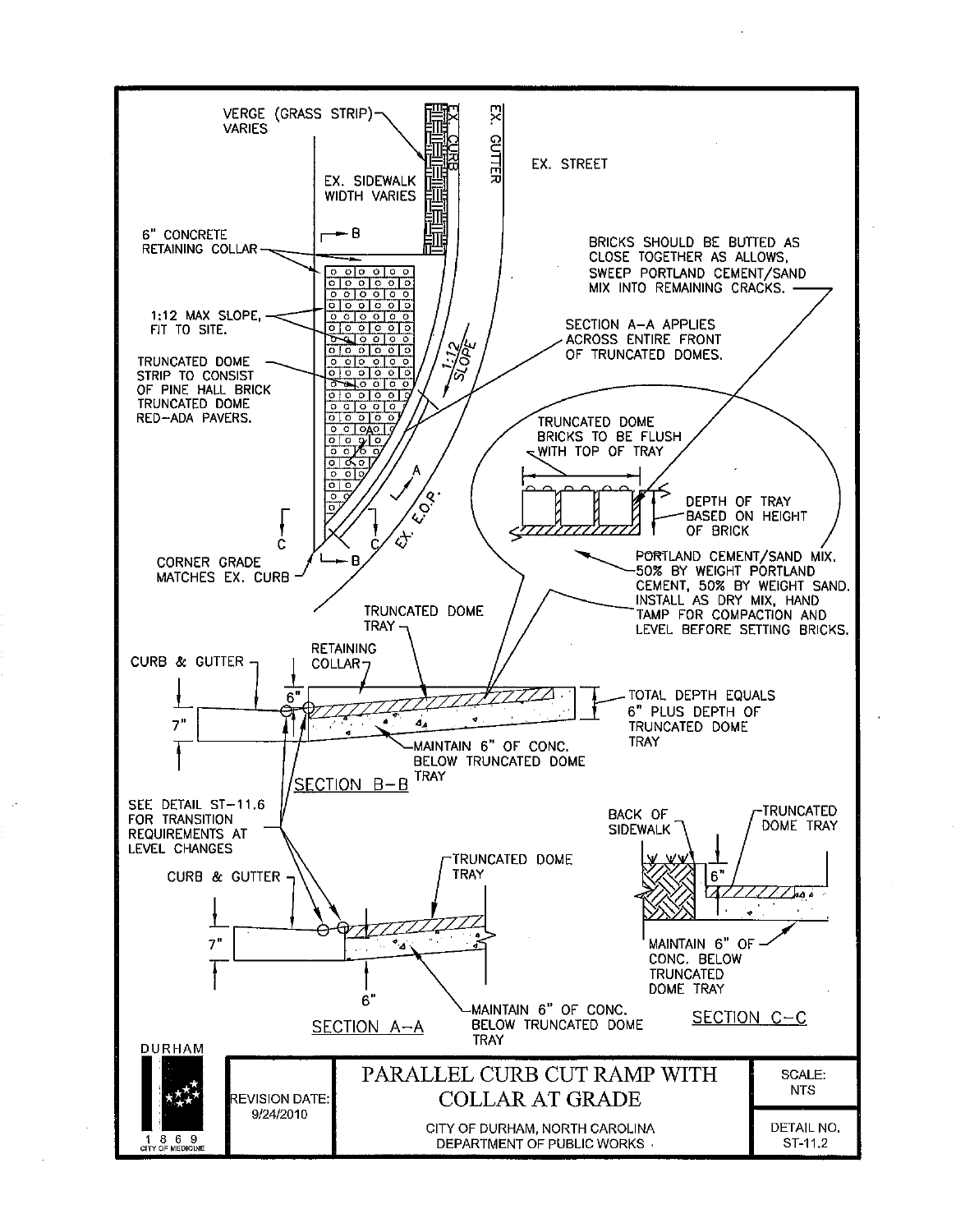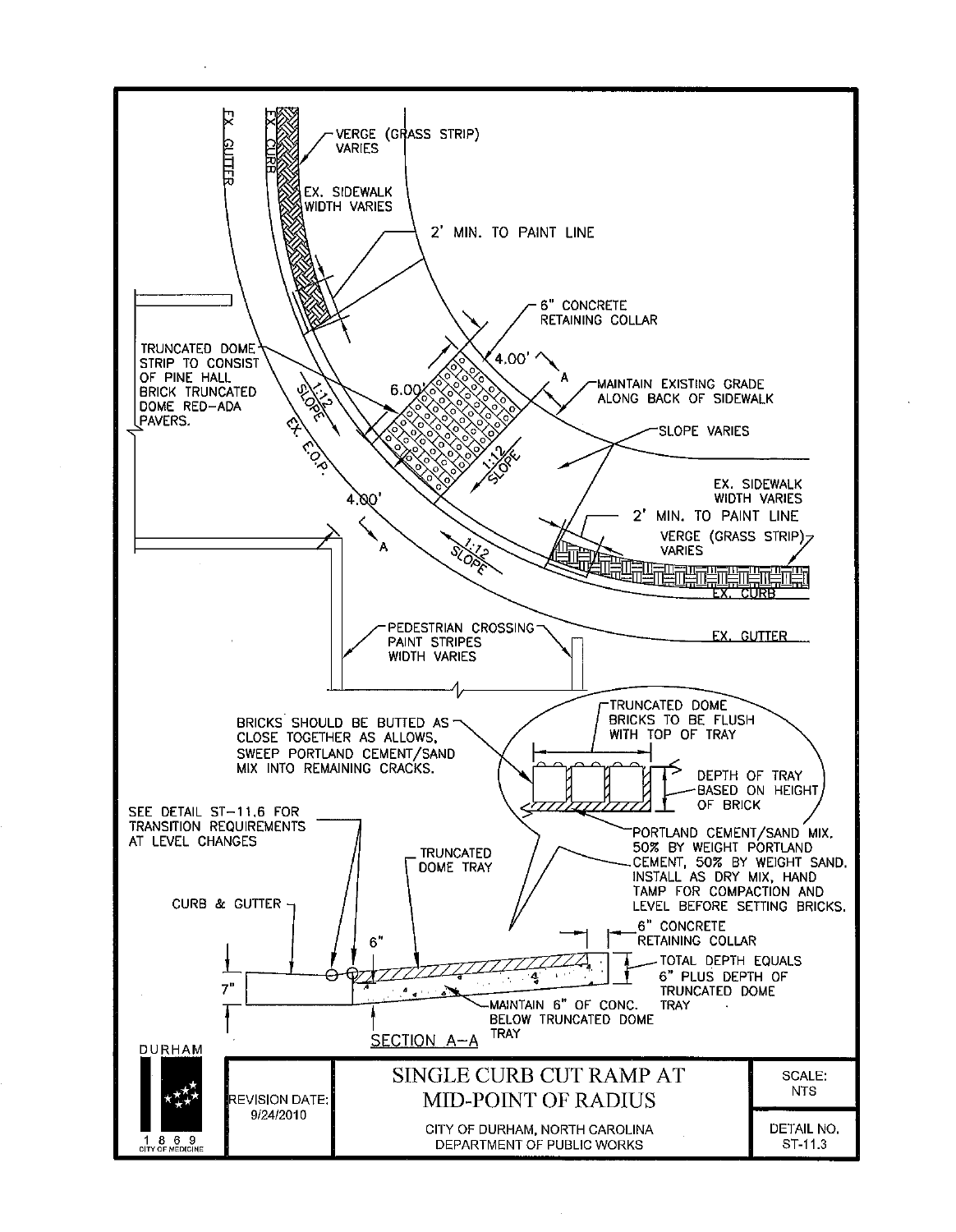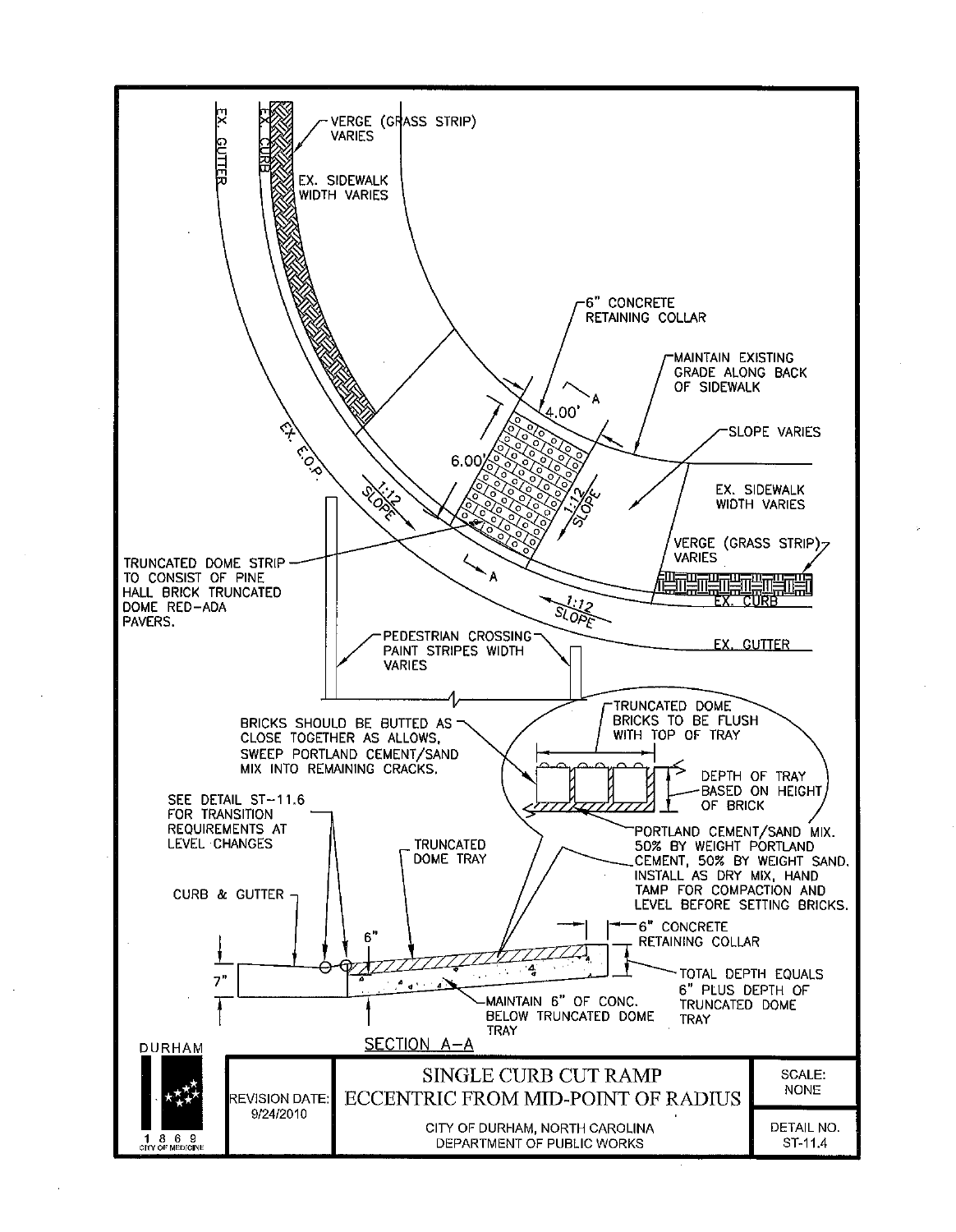